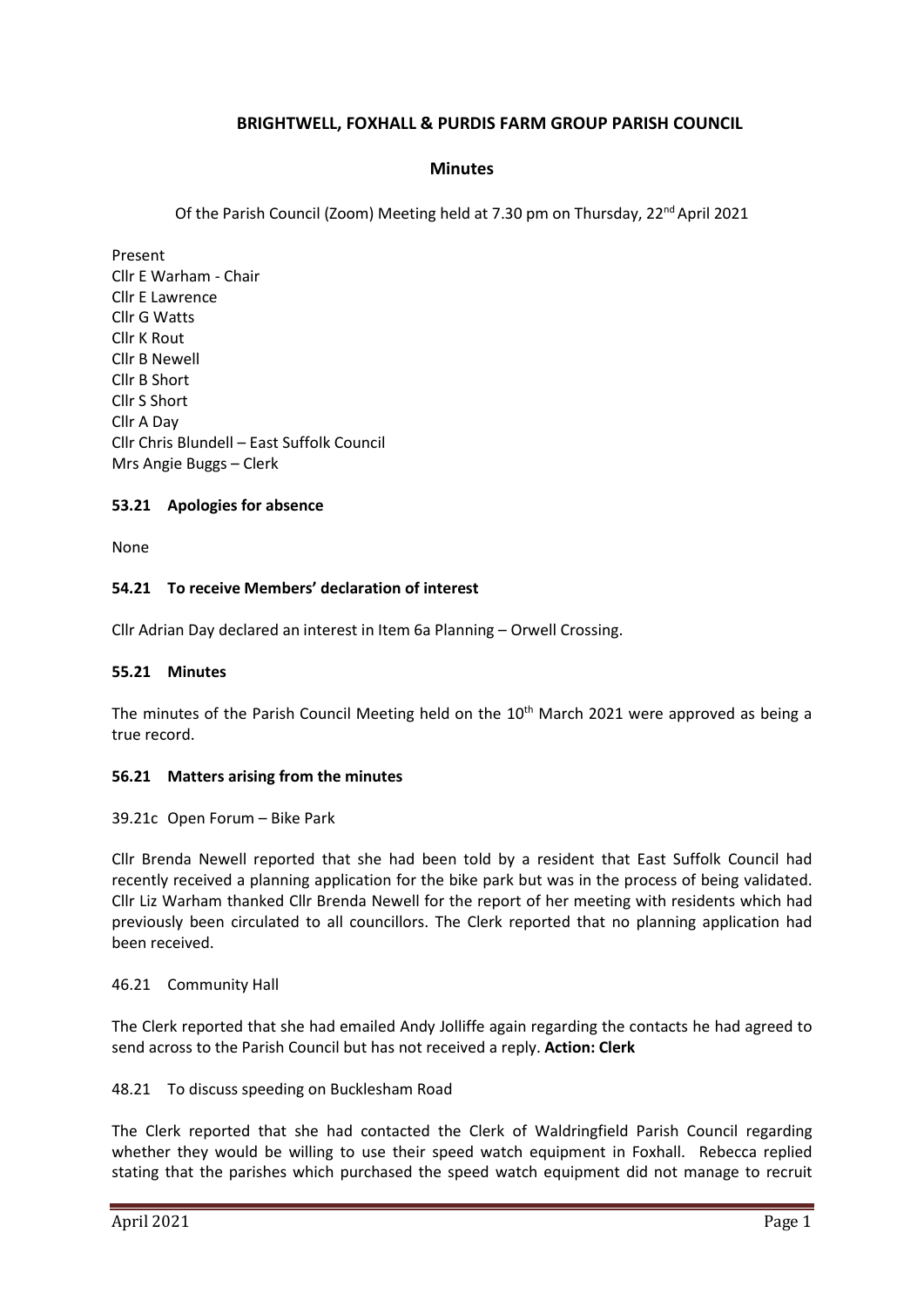enough volunteers to manage the speed cameras and they had been unable to organise training. However, the police have now agreed to deploy speed cameras on Bucklesham Road.

Cllr Bernard Short reported that he was concerned that the VAS sign was no longer in place and queried as to whether it had been stolen. **Action: Clerk / Cllr Eddie Lawrence**

# **57.21 The meeting was adjourned to receive reports and questions**

a. Cllr Chris Blundell – East Suffolk District Councillor – report

### **The Pandemic**

The light at the end of the tunnel can now be seen. All the hard work by our wonderful National Health Service, the scientists, health workers and all those who have worked tirelessly for all our benefit are due a great vote of thanks which I am pleased to say 'Thank you'.

### **Communities 'Bounce Back' Fund.**

The East Suffolk Communities 'Bounce Back' Fund, funded through the East Suffolk Community Partnership Board, is a grant totalling £100,000. It offers grants of between £250 and £5,000 to voluntary community and social enterprise (VCSE) organisations in East Suffolk. The aim of the fund is to enable VCSE organisations to resume their previous activities safely and/or to support them to transition to new ways of working. All VCSE groups are eligible to apply, as long as the funding requested is for **equipment, adaptations or staffing to enable an existing/previous activity to resume safely or to enable a new activity/service to be developed/launched.** However, priority will be given to youth organisations/activities, organisations supporting /involving volunteers and community buildings, given the particular impacts of Covid-19 on these groups.

**Please note that this funding is not intended to replace lost income/hardship experienced by VCSE organisations as a result of Covid-19. ESC cannot provide retrospective funding for projects, unless it was something that has had to 'pause' due to Covid-19. Funding is available from October2020 until end of September 2021.** For more detailed information and access to an application form please apply to: [grants@eastsuffolk.gov.uk](mailto:grants@eastsuffolk.gov.uk)

#### **Hydrogen Technology and Transport.**

EDF who are very aware of the impact of their proposals for Sizewell C have now joined with ESC to help with a number of community projects. The company has undertaken to continue to develop Hydrogen power technology at the existing power station for use with vehicles and other energy projects.

They are also taking a strong interest in community transport particularly in those areas that are not on the regular service routes and have allocated a specialist in transport matters to help resolve some of the issues. Currently ESC has a working group looking into ways of how the district council might be able to resolve some of the public transport problems. Coupled with these proposals is the need for road safety measures. In my meeting with their representative, I highlighted a particular hazard at the crossing point from Black Tiles lane to the bus stop and footpath for access to the retail park by walking and cycling which many are able to do. The ESC working group are hoping to deliver some positive outcomes soon.

# **Community Partnership**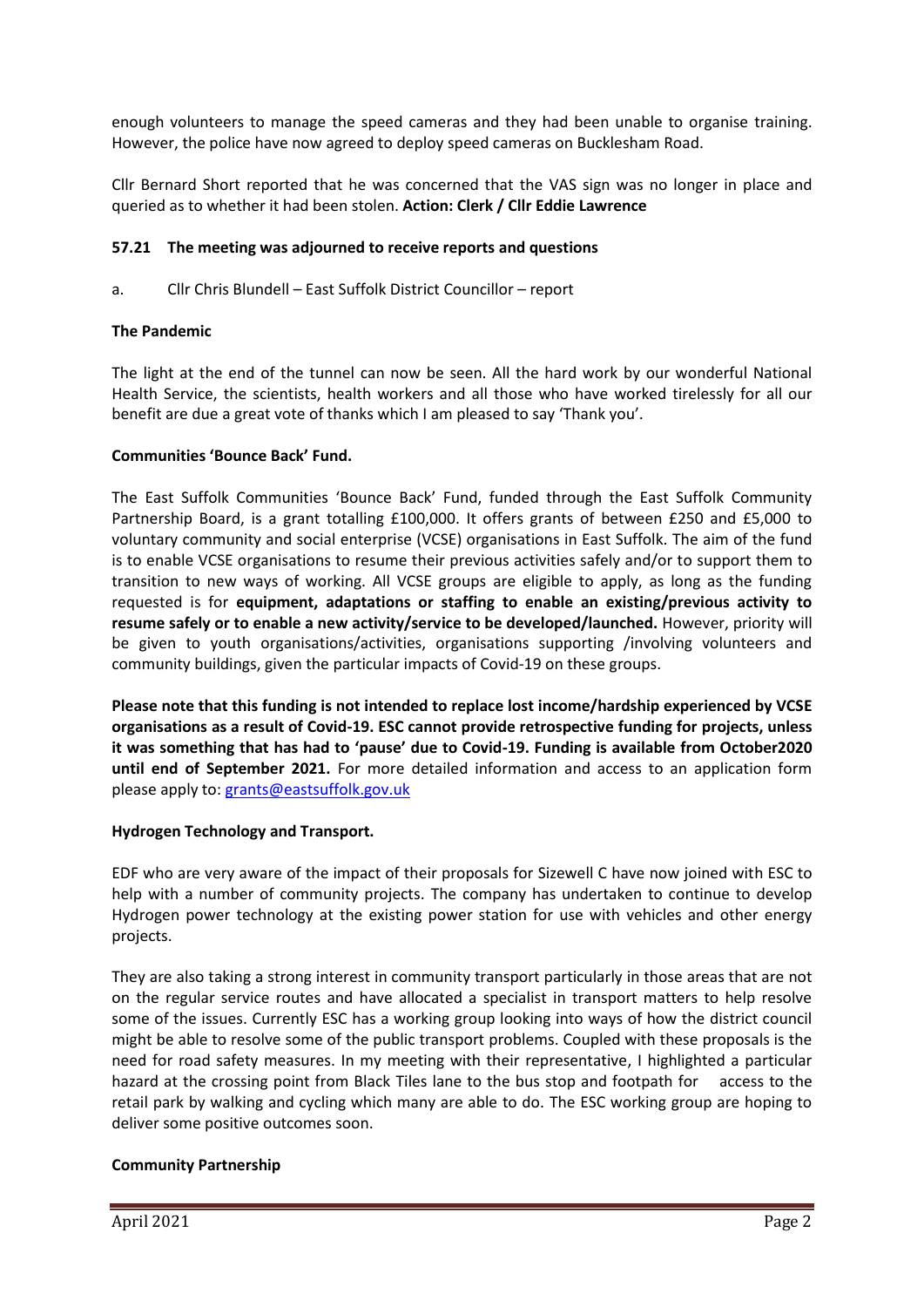The Community Partnership, who now have a further £25k available, is continuing with the environmental care and mental health themes. At the recent workshop in February of Town and Parish Councils in the Kesgrave, Martlesham, Rushmere St Andrew, Carlford and Fynn Valley wards which was well attended, the workshop was invited to explore three elements of the topic 'Environmental Care'. The Three questions were:

- **1. What are the current issues regarding the environmental care in our area?**
- **2. What are the strengths regarding environmental care in our area?**
- **3. What are the potential solutions/projects to address the identified issues?**

The responses were many and constructive. The officers and I who have analysed the suggestions will be considering these at our next Community Partnership meeting on Thursday  $11<sup>th</sup>$  March 2021. The CP will subsequently consider the allocation of funds to make things happen.

### **Brightwell Lakes**

The area south of BT and east of the A12 known as Brightwell Lakes was in the ownership of a London based company; 'Carlyle Land'. On Wednesday 3<sup>rd</sup> March 2021 we suddenly learned that the land had been purchase by Taylor Wimpey from Carlyle Land. Taylor Wimpey is keen to get started on the project much to the relief of the District Council who had become concerned at the delays create by Carlyle Land.

The new owner has indicated that they are happy to follow the current plans for the site although there may be some requests to amend the conditions agreed with the previous owner. I was pleased to see in the latest reminder by SCC for response to the A12 consultation which ends on the19th March 2021 that the proposed 'T' junction has now been included on the consultation map. I repeatedly drew every one's attention to the omission in the original consultation.

Cllr Eddie Lawrence asked Cllr Chris Blundell if there was any finance available to support the environment. The Parish Council had identified 3 possible sites for a Community Hall which leaves 2 sites which he hoped could be cleared of undergrowth to enable a wildflower meadow and a seat could be provided for local residents. Cllr Chris Blundell said that the Community Partnership are making grants available. He suggested that the Parish Council apply direct to Andy Jolliffe to ask whether the money could be used for what the Parish Council has in mind. Cllr Chris Blundell said he had a budget which is not committed so it may be that finance could be provided out of this budget. Cllr Chris Blundell said he had walked around the wooded area close to Bucklesham Road which has a notice that it is a SSI site but he felt it was not particularly well managed and asked who owns the area. Cllr Brenda Newell said that the area had been bought by Patmore approximately 2 years ago.

Cllr Chris Blundell said that at the ESC Planning Meeting there is a planning application being discussed regarding 146 – 148 Bucklesham Road. I have spoken to some of the neighbours to gather their views.

Cllr Chris Blundell said that he could not make comments regarding the Bike Park as it is not in his area. The Bike Park was discussed, and Cllr Brenda Newell said that some of the jumps were over the 3.5 metres allowed and some nearer to 7.5 metres. The Planning Enforcement Officer had visited the site and agreed they are over the permitted height. Cllr Chris Blundell agreed to submit a complaint to East Suffolk Council and provide feedback. He said that this could be a Health & Safety issue. **Action: Cllr Chris Blundell / Clerk**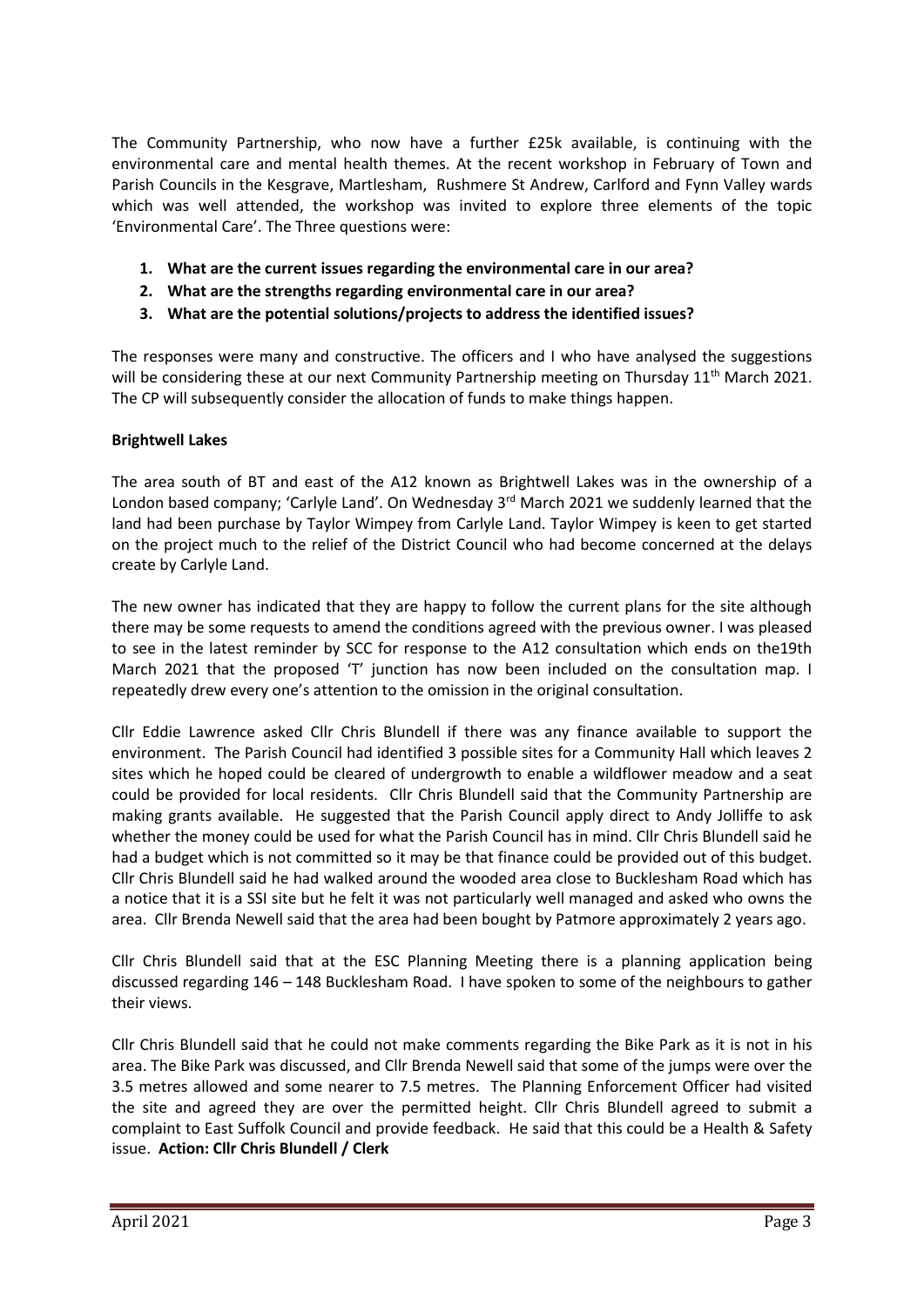### b. Cllr Patricia O'brien – Suffolk County Council – report

Cllr Patricia O'brien had previously circulated her Annual Report a copy of which has been appended in the minute book. **Action: Clerk**

### **To reconvene the meeting**

### **58.21 Planning**

a. Proposed development of Orwell Crossing Logistics Park

Cllr Graeme Watts had reported that this is a Reserved Matters application covering access, appearance, layout, landscaping and scale, the principal of a "logistics park" being permitted on that site was agreed as outline planning permission DC/17/4257/OUT refers.

He said that he had attached two documents with his report which had been produced by SCC Highways in response to the original application. One highlights the difficult access to the site (relying on third parties) and the second what the original applicant proposed to do about the access.

Cllr Adrian Day had submitted before the meeting a document to all councillors which contained his objections to the application. Cllr Graeme Watts said that one of main objections is the access which is a bigger issue than last time because although they have constructed a road that leads to the Ransomes Europark, which was required under the outline Planning Permission, he still had concerns about the access through that site will be via a third-party area and it is unclear as to what the agreement is with the Ransomes Europark. He said it is an emergency access for vehicles but even pedestrians and cycles still must go through part of the Ransomes Europark to access the entrance. The other matter which is totally unclear is the travel plan and the use of the footpath which goes across the railway line as a path of entry. The use of this footpath could encourage people to park on the A1156 and go across the footpath to the logistics park. Concern was expressed about the height of buildings and layout of the site and that is a serious area for concern. A report from the Landscape and Arboricultural Department from East Suffolk Council on the website has indicated this is not a problem. Cllr Adrian Day stated that are four units in the development ranging from 15 metres to 20 metres. The main building behind the A1156 will impact on every single resident. One of the buildings will be 988 ft long by 510 ft deep by 68 ft high which will be situated behind the properties adjacent to an ANOB field. All the properties on that side of the A1156 will have no skyline whereby previously the properties looked on to open farmland. There will be no horizon but just a wall of steel.

It was agreed that this item would be discussed at the Parish Council Meeting on the 4<sup>th</sup> May 2020 prior to a submission to East Suffolk Council before the deadline.

# b. General

East Suffolk Planning have been notified that the relevant Parish Council has no objections to the following applications:

DC/21/0587/FUL 35 Foxglove Crescent Purdis Farm – Conversion of garage – Approved DC/21/1557/FUL. Trinity Park Purdis Farm – demolition of toilets DC/21/1449/FUL. Kingsfleet Purdis Ave Purdis Farm – loft conversion DC/21/1471/VOC Sinks Gravel Pit Kesgrave – variation of operating hours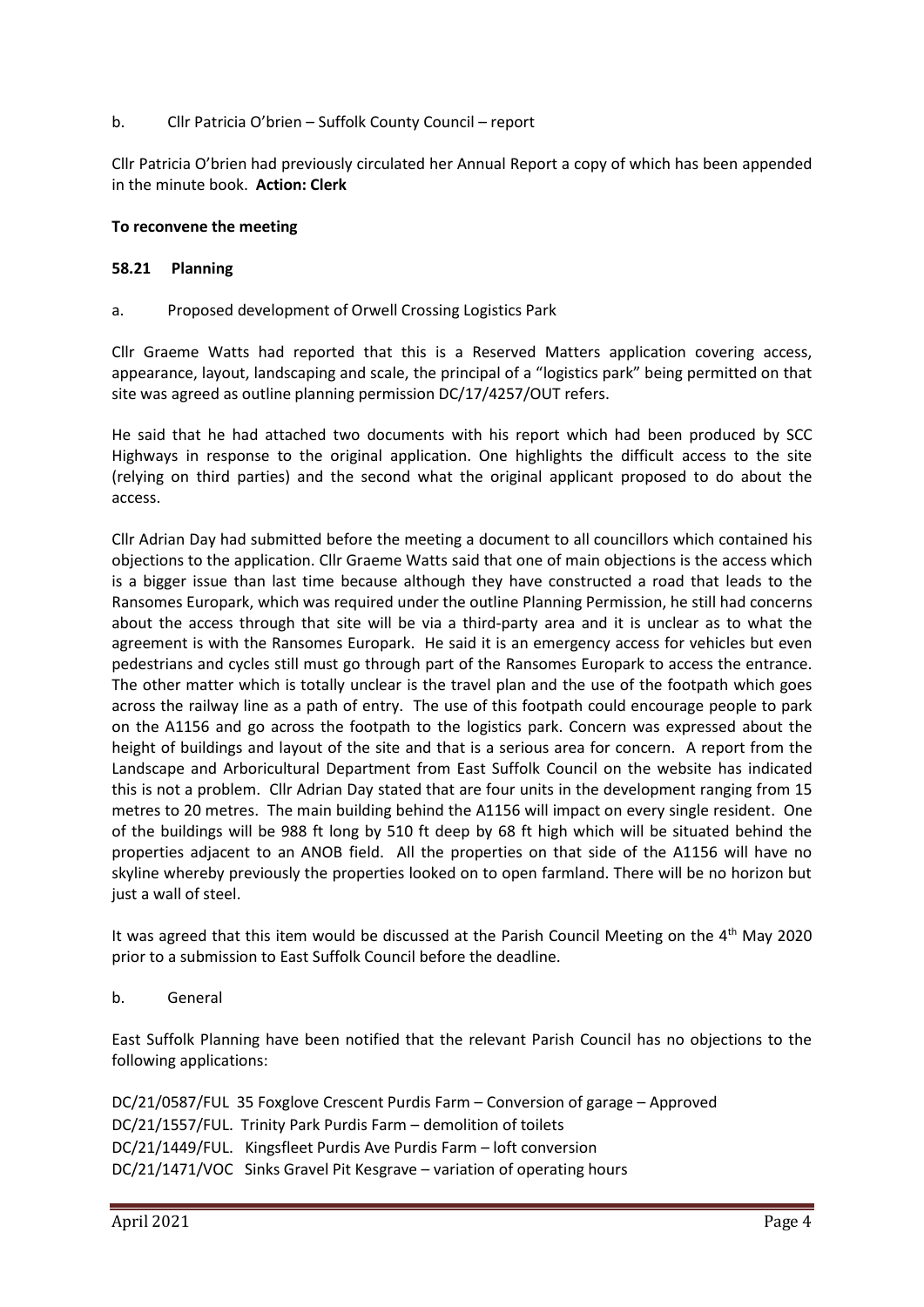DC/21/1228/PN3 Toad Hall Farm Foxhall – pre-notification of agricultural store - Withdrawn

Update on applications which we objected to:

| DC/21/0305/PN3 Straight Road Foxhall - drainage works - Approved     |
|----------------------------------------------------------------------|
| DC/21/0116/FUL Sheep Drift Cottage Brightwell - Wall - Withdrawn     |
| DC/20/5085/FUL Foxhall Hall Foxhall – new café and surgery – Pending |

148 Bucklesham Road Purdis Farm

There are two applications for this site currently being considered. These are the latest in a series of proposals for major changes to the property on this site going back over 4 years. We have supported both neighbours in objecting to these applications as they continue be considered individually. One application is going to be heard at the Planning Committee Meeting on the 27<sup>th</sup> April 2021 and it is hoped that the other application which is a variation of permission already granted will be heard at the same time as requested by one of the neighbours.

Application DC/20/4597/FUL will be at the South Planning Committee on the 27<sup>th</sup> April 2021. The Planning Committee Report for DC/20/4597/FUL has now been published and can be viewed online via [CMIS > Meetings](https://eastsuffolk.cmis.uk.com/eastsuffolk/Meetings/tabid/70/ctl/ViewMeetingPublic/mid/397/Meeting/205/Committee/19/Default.aspx)

Application DC/21/0898/VOC is intended to be presented at the planning referral panel also on the 27th April 2021.

# **59.21 To approve the wording of the Grants Policy**

The Grants Policy had previously been circulated to all councillors. It was agreed to accept the new policy – all in favour. **Action: Clerk**

# **60.21 VAS Sign**

Cllrs Bernard and Sheila Short reported that they had not seen the VAS on the Bucklesham Road for approximately 2 weeks and asked whether it had been removed for downloading data. It was agreed that Cllr Eddie Lawrence should contact David Penn to discuss. Councillors discussed the positioning of extra posts on the Bucklesham Road and in Brightwell. Cllr Eddie Lawrence said he has now received an application form from Suffolk County Council to submit possible locations for approval for erecting additional posts. The timescale for approval of situating new posts is at least 2- 3 months. **Action: Clerk / Cllr Eddie Lawrence**

# **61.21 To discuss the on-going maintenance, appointment of a maintenance person and extra dog/litter/grit bins for Purdis Farm**

Councillors discussed whether any new dog, litter, grit bins or bus shelters are required. Cllr Eddie Lawrence said that the Parish Council had not received any requests for new bins however two replacement dog bins were required in Purdis Farm. He would need to pinpoint the exact location and submit for approval at the next Parish Council Meeting. It was agreed that the Clerk find out the approximate cost of new bus shelters. **Action: Clerk / Cllr Eddie Lawrence**

# **62.21 To discuss the Green Oasis Project**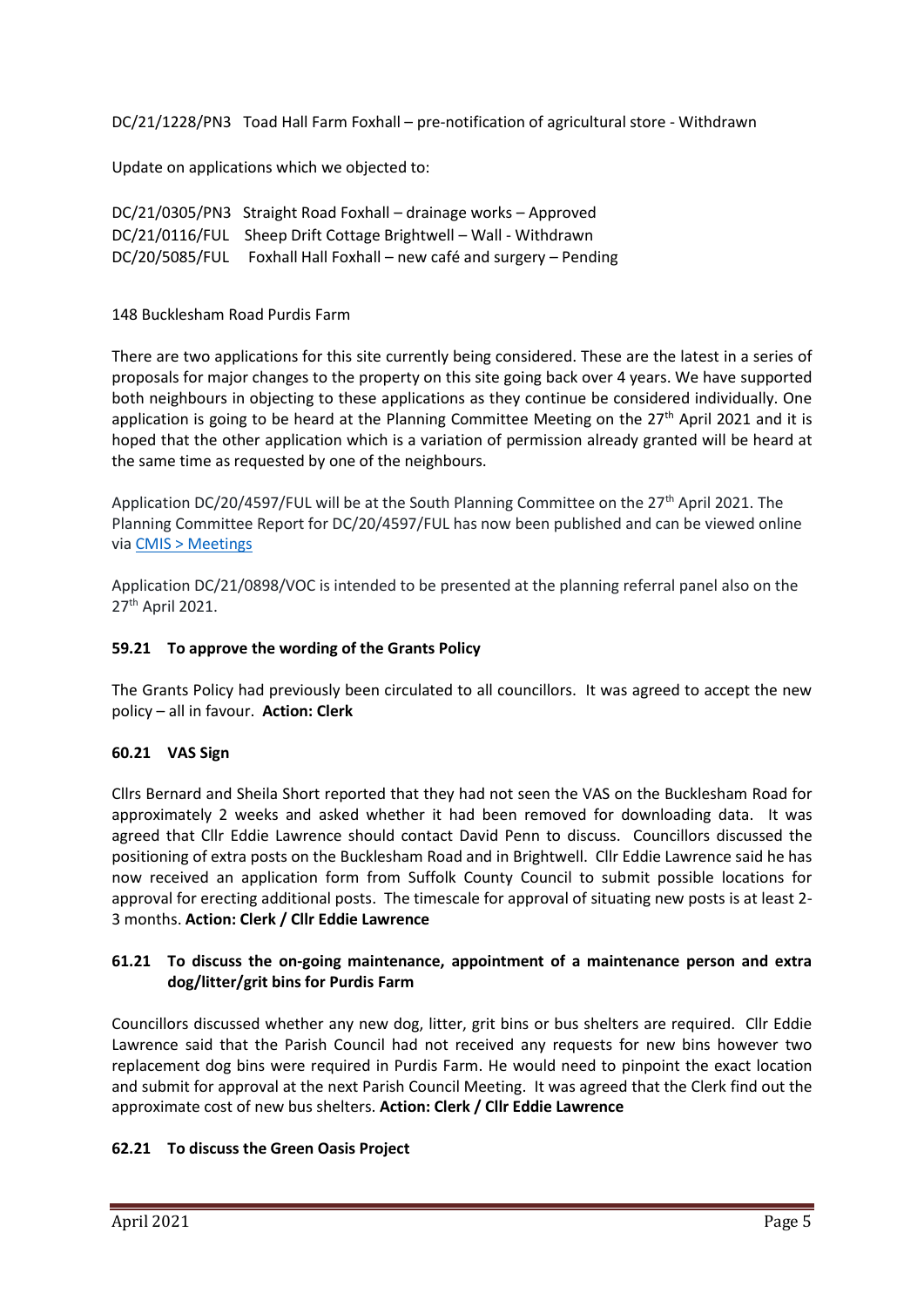Cllr Eddie Lawrence said that when Cllr Liz Warham and he had visited the 3 areas identified as possible sites for a Community Hall there are two large areas which are covered in bracken which could potentially be cleared and made into wildflower meadows where residents could sit on a bench or walk. He said that he would send a map round to councillors indicating the two sites. The first area is by Sainsburys; there are two pathways which are from Felixstowe Road to the top end of Woodrush Road. The second area is opposite the entrance to Trinity Park and this could also be made into a wildflower meadow. Cllr Adrian Day mentioned that the second area could be a safety hazard as there is no footpath and it is situated on the roundabout. Cllr Eddie Lawrence said that the work needed to convert these areas to wildflower areas could potentially be funded by the finance that Cllr Chris Blundell has available. Cllr Eddie Lawrence said he would obtain an estimate from Suffolk Norse for the work. It was agreed that Cllr Eddie Lawrence would contact Andy Jolliffe to discuss the proposal. **Action: Clerk**

# **63.21 Straight Road Improvements**

The Clerk reported she had written to David Chenery Suffolk County Council Highways to arrange a meeting with Cllr Adrian Day, David Chenery, and herself to discuss Straight Road. Unfortunately, a reply had not been received. It was agreed that Cllr Adrian Day would contact David Chenery to try and arrange a meeting. Councillors expressed concern regarding the buses and agricultural vehicles using Straight Road. The Clerk agreed to speak to her contact who is knowledgeable regarding the local bus routes regarding the buses using Straight Road. **Action: Clerk / Cllr Adrian Day**

# **64.21 To discuss the Group Parish Council providing a Community Hall in Purdis Farm**?

Nothing to report.

# **65.21 Clerk's Report**

The purpose of this report is to update members on outstanding issues, items received after the deadline for agenda items, correspondence and action taken by the Clerk.

# Annual Parish Meeting

As you are all aware, we are holding our Annual Parish Meeting on Tuesday, 4th May 2021 followed by the Annual Parish Council Meeting. Both meetings via Zoom.

We normally start at 7.00 pm on the day of the APM and then follow at 7.30 pm by APCM. We have an agenda for the APM and have a representative from each of the three parishes giving a report. Adrian – Foxhall, Brenda – Brightwell and Liz Purdis Farm. However, we can discuss at the meeting on the  $14<sup>th</sup>$  April which councillors would be willing to report on our years activities.

# Speeding Bucklesham Road

I wrote to the Road Safety Camera Team Norfolk and Suffolk Constabularies and was contacted by Merv Shelcot who was helpful regarding our problems with speeding on Bucklesham Road and he replied as follows:

"I have checked on a mapping system and find that from the terminal 30mph signs at the A12 end to the parish boundary with Bucklesham measures approximately half a mile with about half the distance each side of the Straight Road crossroads. In view of that could you indicate to me where you feel the best location to record the worst of the speeds would be. Clearly there are more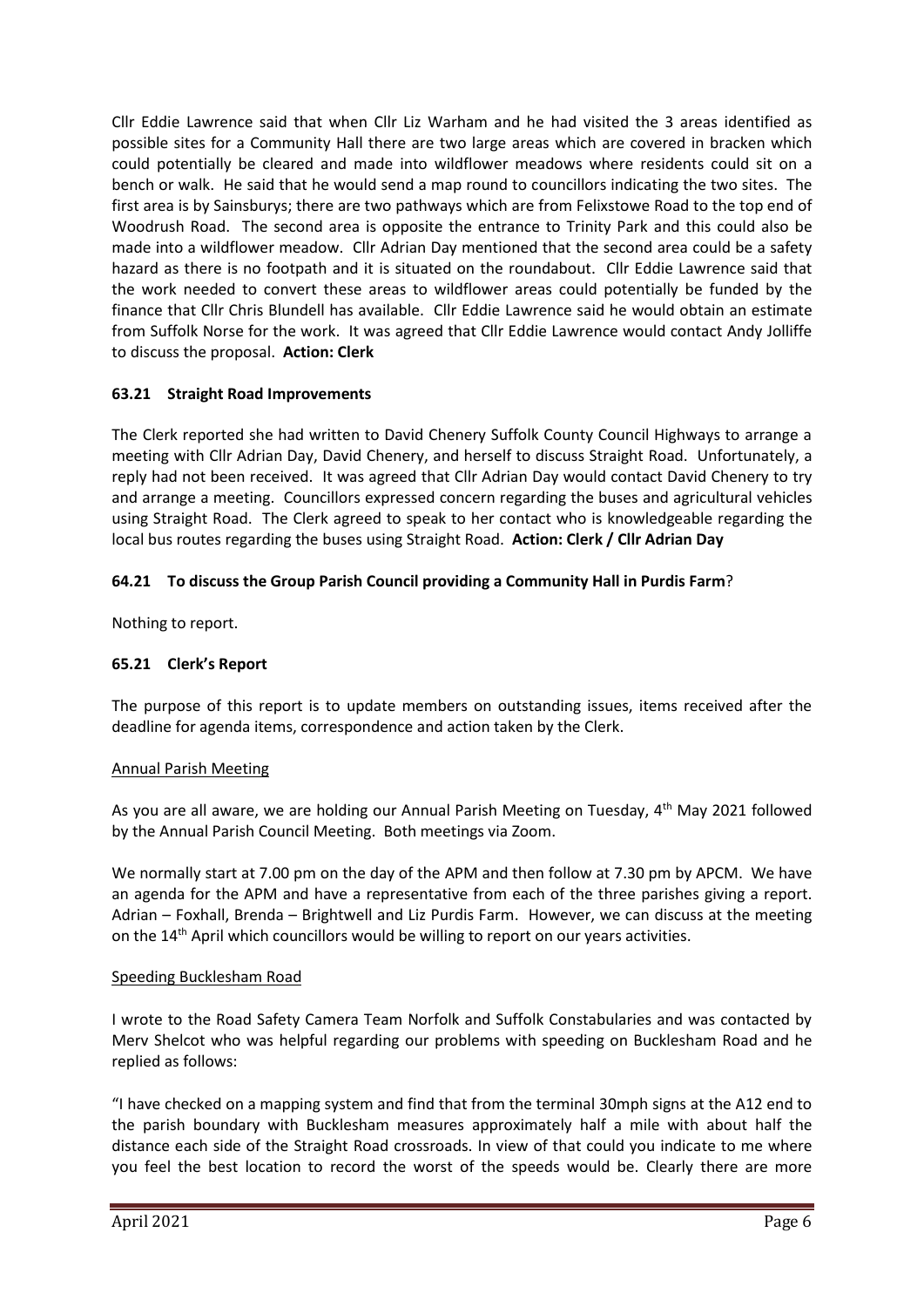premises the Bucklesham side, but the road appears to have more curves in it, whereas the section towards the caravan site seems a bit straighter with fewer premises. Wherever you think is best I do need something like a road sign pole (ideal), lamp post (unlikely) or telegraph pole (last resort) on which to affix my Speed Detection Radar (SDR) unit. If you could let me know by email, with a print screen from Google maps possibly highlighting the place that would be great and there will be no doubt then.

I am doing this now as I have just received the email however the actual deployment of the SDR will take some time thanks to the effect the virus has had on my workload and working practices. It may be about two months before I get to this on my list but rest assured it has been added and I will respond once I have the data."

I sent Merv a map and pictures showing all the locations which have been reported to the Parish Council so it is now waiting for the police to take action.

I also got in touch with Nacton Parish Council regarding the safety cameras and equipment which is used by Nacton. The Clerk told me that the equipment has not been used for a couple of years as they could not recruit any willing volunteers from any of the parishes in the group.

# **66.21 To discuss speeding on Bucklesham Road**

Please refer to Item 65.21 above.

#### **67.21 Finance**

| <b>Income</b>                            |         |
|------------------------------------------|---------|
| None                                     |         |
| <b>Expenditure</b>                       |         |
| A J Buggs Salary and Expenses March 2021 | £266.70 |
| <b>HMRC</b>                              | £180.00 |
| <b>SALC Subscription</b>                 | £738.98 |
| Suffolk Norse - Repairs to Bus Shelter   | £216.36 |

Cllr Liz Warham, proposed, seconded Cllr Adrian Day that the above expenditure is approved – all in favour. **Action: Clerk**

#### CIL Receipts

The Clerk reported that notification had been received from East Suffolk Council that Purdis Farm had been awarded CIL receipts amounting to £7,434.33.

#### **68.21 Meetings attended by councillors/clerk**

a. A meeting with the developers (Equation) of Orwell Logistics Park had been held on the 25<sup>th</sup> March 2021.

#### **69.21 Members questions to the Chairman**

a. Cllr Brenda Newell expressed concern about the fly tipped rubbish in Kennels Road. The Clerk had submitted a report to East Suffolk Council Fly Tipping team however she has been told that unfortunately it is on private land and it is the responsibility of the landowner to